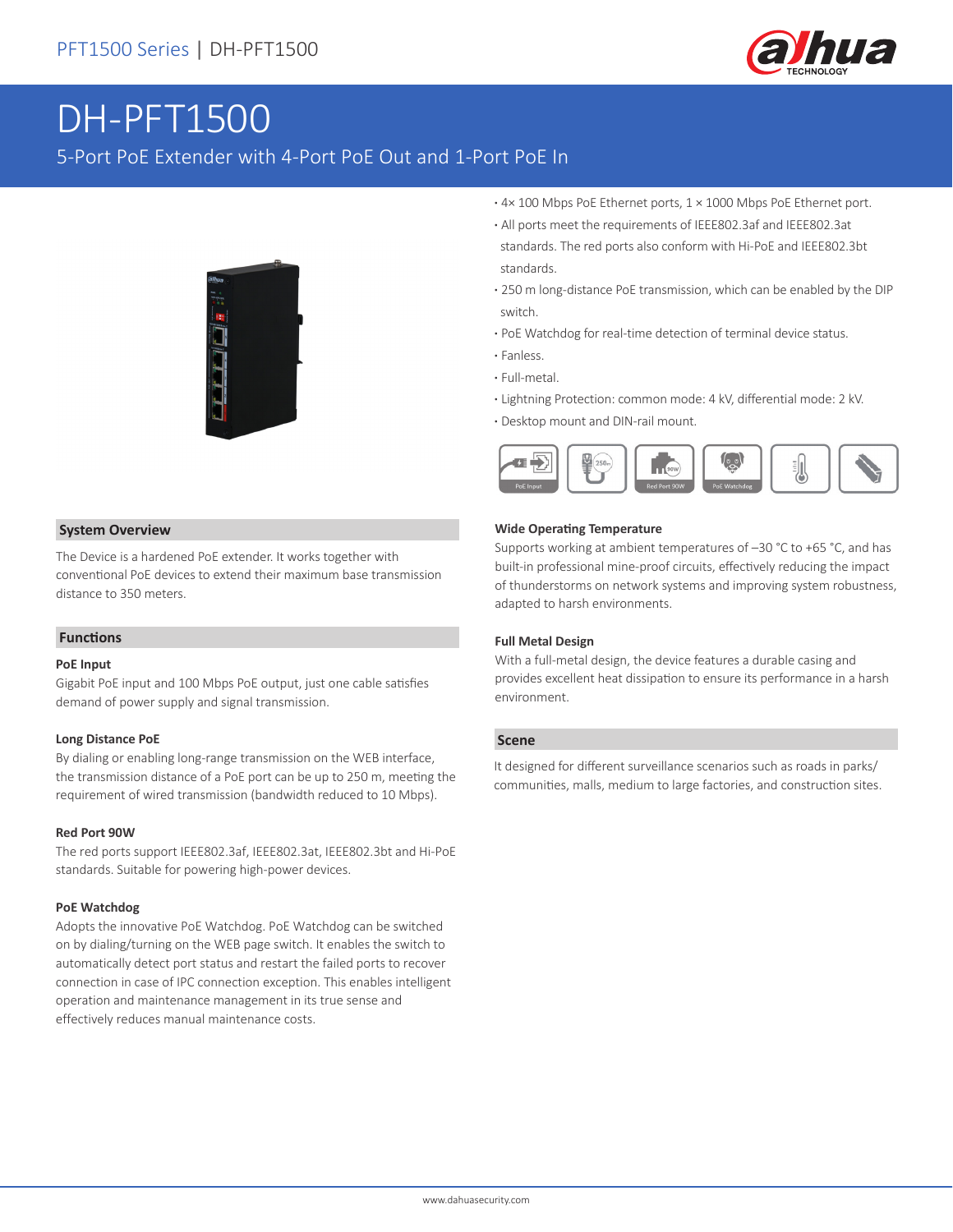# PFT1500 Series | DH-PFT1500

#### **Technical Specification**

## Hardware

| i iai uwai c                         |                                                                                  |
|--------------------------------------|----------------------------------------------------------------------------------|
| PoE                                  | Yes                                                                              |
| <b>Ethernet Port</b>                 | $\overline{4}$                                                                   |
| <b>Ethernet Port Speed</b>           | 10/100 Mbps                                                                      |
| <b>Ethernet Port Uplink</b><br>Speed | 10/100/1000 Mbps                                                                 |
| Description of Function<br>Slots     | Port1-4: 4*RJ45 10/100 Mbps<br>Port5: 1*RJ45 10/100/1000 Mbps                    |
| <b>Operating Temperature</b>         | -30 °C to +65 °C                                                                 |
| <b>Operating Humidity</b>            | 5%-95% (RH)                                                                      |
| Storage Temperature                  | -40 °C to +70 °C                                                                 |
| <b>Storage Humidity</b>              | 5%-95% (RH)                                                                      |
| Power Consumption                    | Idling: 5 W<br>Full load: 90 W                                                   |
| Performance                          |                                                                                  |
| Layer                                | Layer 2                                                                          |
| Management Type                      | No                                                                               |
| <b>MTBF</b>                          | 66.37                                                                            |
| Switching Capacity                   | 2.8 Gbps                                                                         |
| Packet Forwarding Rate               | 2.08 Mpps                                                                        |
| Packet Buffer Size                   | 1 Mbit                                                                           |
| Jumbo Frame                          | 9K Byte                                                                          |
| <b>MAC Table Size</b>                | 4K                                                                               |
| <b>Communication Standard</b>        | IEEE 802.3, IEEE 802.3u, IEEE 802.3X, IEEE 802.3ab, IEEE<br>802.3z, IEEE 802.3az |
| PoE                                  |                                                                                  |
| PoE Protocol                         | IEEE 802.3af; IEEE 802.3at; Hi-PoE; IEEE 802.3bt                                 |
| PoE Power                            | Port 2-4 ≤ 30 W, port 1 ≤ 90 W, Full load ≤ 90 W                                 |
| PoE Pin Assignment                   | 1, 2, 4, 5 (V+), 3, 6, 7, 8 (V-)                                                 |
| Long Distance PoE<br>Transmission    | Yes                                                                              |
| Port                                 |                                                                                  |
| IEEE 802.3x Flow Control             | Yes                                                                              |
| General                              |                                                                                  |
| <b>Statics Protection</b>            | Air discharge: 8 kV<br>Contact discharge: 6 kV                                   |
| <b>Lighting Protection</b>           | Common mode: 4 kV<br>Differential mode: 2 kV                                     |
| Net Weight                           | 0.47 kg (1.03 lb)                                                                |

| <b>Gross Weight</b>         | $0.65$ kg $(1.43$ lb)                                                                           |
|-----------------------------|-------------------------------------------------------------------------------------------------|
| <b>Product Dimensions</b>   | $150 \text{ mm} \times 100 \text{ mm} \times 30 \text{ mm}$<br>$(5.9" \times 3.9" \times 1.2")$ |
| <b>Packaging Dimensions</b> | 265 mm x 238 mm x 76 mm<br>$(10.43" \times 9.37" \times 2.99")$                                 |
| Casing                      | Metal                                                                                           |
| Installation                | Desk Mount<br>Guide Rail Mount                                                                  |
| Certifications              | CE: FCC                                                                                         |

#### **PoE Performance**



Note: Data from this table was collected by Dahua test lab and is for reference only . If there is inconsistency between field application and the table, the field result shall prevail.

### **Installation**